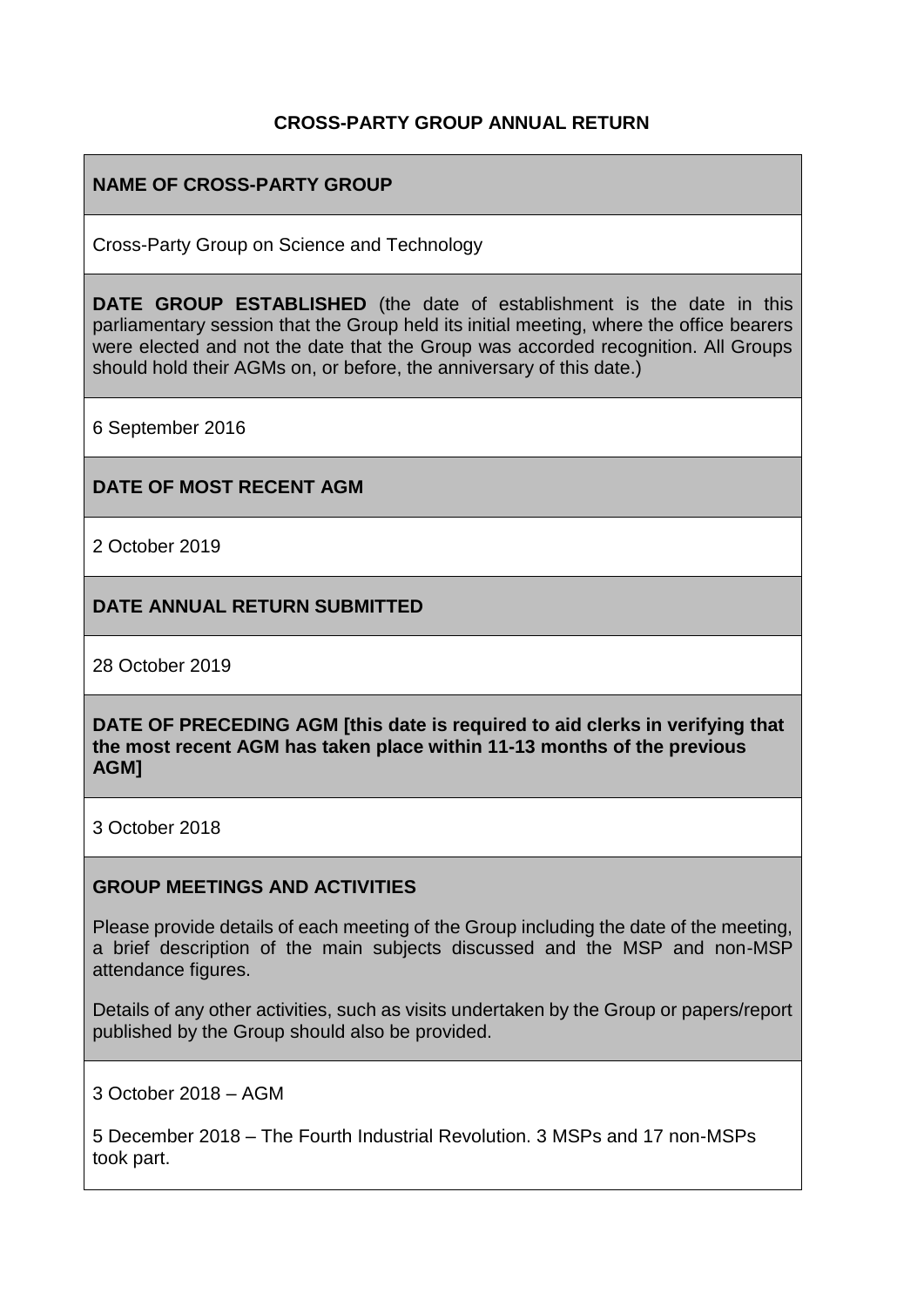8 May 2019 – Big Data. 2 MSPs and 29 non-MSPs took part.

## **MSP MEMBERS OF THE GROUP**

Please provide names and party designation of all MSP members of the Group.

[Clare Adamson](http://www.parliament.scot/msps/currentmsps/clare-adamson-msp.aspx) (SNP) [Iain Gray](http://www.parliament.scot/msps/currentmsps/iain-gray-msp.aspx) (Labour) Finlay Carson (Conservative) [Daniel Johnson](http://www.parliament.scot/msps/currentmsps/daniel-johnson-msp.aspx) (Labour) [Liam McArthur](http://www.parliament.scot/msps/currentmsps/liam-mcarthur-msp.aspx) (Liberal Democrat) [Liz Smith](http://www.parliament.scot/msps/currentmsps/liz-smith-msp.aspx) (Conservative) [Murdo Fraser](http://www.parliament.scot/msps/currentmsps/murdo-fraser-msp.aspx) (Conservative) [Patrick Harvie](http://www.parliament.scot/msps/currentmsps/patrick-harvie-msp.aspx) (Green Party)

### **NON-MSP MEMBERS OF THE GROUP**

For organisational members please provide only the name of the organisation, it is not necessary to provide the name(s) of individuals who may represent the organisation at meetings of the Group.

| Individuals   |                                                                                                                                                                                                                                                                                                                                                                                                                                                                                                                                                                                                                                                                                                                                        |
|---------------|----------------------------------------------------------------------------------------------------------------------------------------------------------------------------------------------------------------------------------------------------------------------------------------------------------------------------------------------------------------------------------------------------------------------------------------------------------------------------------------------------------------------------------------------------------------------------------------------------------------------------------------------------------------------------------------------------------------------------------------|
| Organisations | The Royal Society of Edinburgh<br>The Royal Society of Chemistry<br>The Royal Society of Biology<br><b>Institute of Physics</b><br><b>Cancer Research UK</b><br><b>Scottish Funding Council</b><br><b>Edinburgh Mathematical Society</b><br><b>British Computer Society</b><br><b>The Geological Society</b><br><b>Scotland IS</b><br>The Physiological Society<br>The Edinburgh International Science Festival<br><b>Primary Science Teaching Trust</b><br><b>SSERC</b><br>Young Academy of Scotland<br><b>BT</b> Scotland<br><b>Weber Shandwick</b><br>Scottish Carbon Capture and Storage<br>National Digital Services Team - NHS Education for Scotland<br>Skyrora<br><b>James Hutton Institute</b><br><b>Microbiology Society</b> |
|               | <b>SCDI</b><br>Young Engineers and Science Clubs Scotland                                                                                                                                                                                                                                                                                                                                                                                                                                                                                                                                                                                                                                                                              |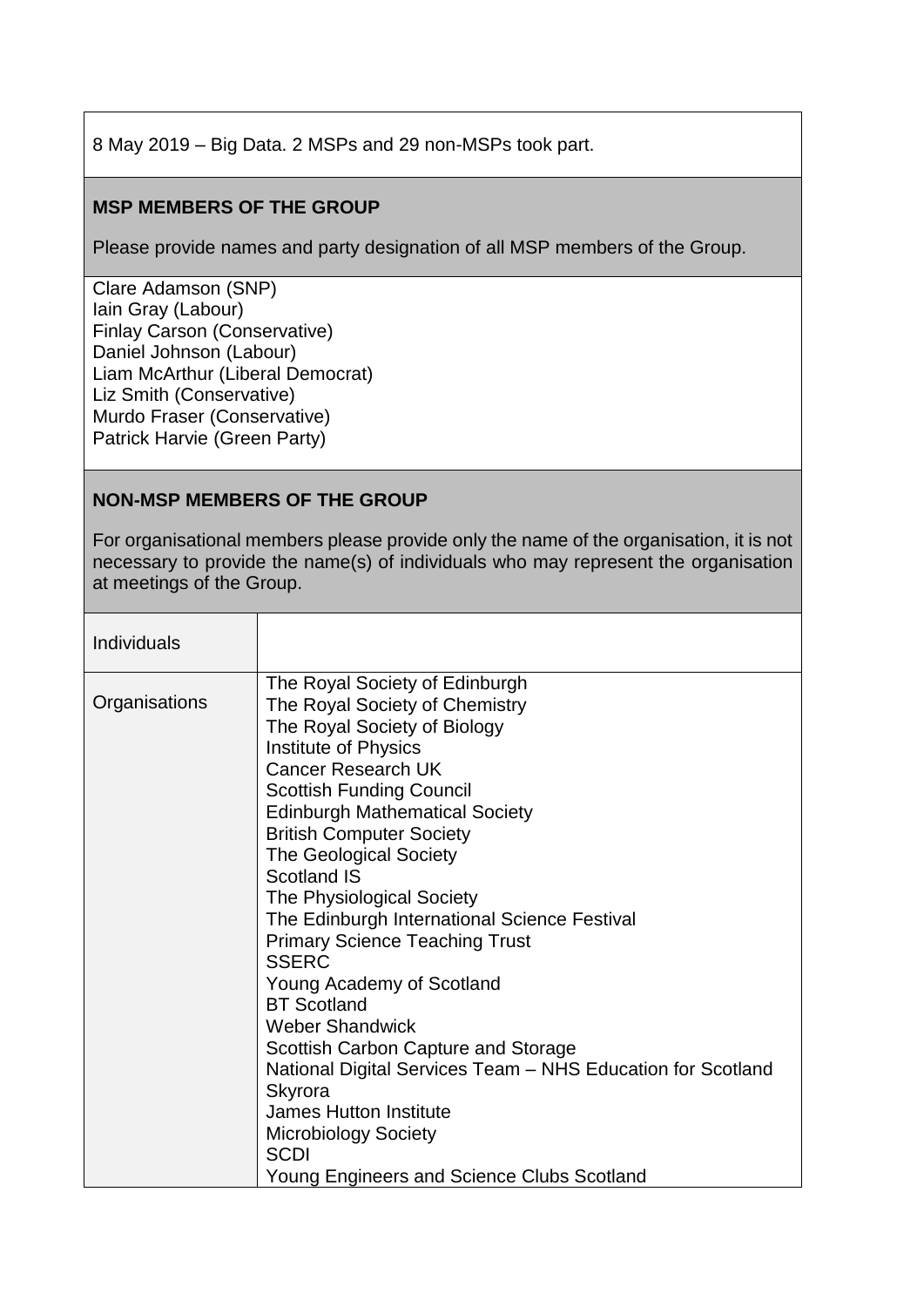| <b>Technology Teachers Association</b><br>Institute of Occupational Medicine<br><b>Barclays</b><br><b>Skills Development Scotland</b><br>University of Edinburgh<br><b>University of Glasgow</b> |
|--------------------------------------------------------------------------------------------------------------------------------------------------------------------------------------------------|
|                                                                                                                                                                                                  |

# **GROUP OFFICE BEARERS**

Please provide names for all office bearers. The minimum requirement is that two of the office bearers are MSPs and one of these is Convener – beyond this it is a matter for the Group to decide upon the office bearers it wishes to have. It is permissible to have more than one individual elected to each office, for example, co-conveners or multiple deputy conveners.

| Convener               | Clare Adamson MSP  |
|------------------------|--------------------|
| <b>Deputy Convener</b> | lain Gray MSP      |
| Secretary              | Craig Denham (RSE) |
| <b>Treasurer</b>       |                    |

# **FINANCIAL BENEFITS OR OTHER BENEFITS RECEIVED BY THE GROUP**

Please provide details of any financial or material benefit(s) received from a single source in a calendar year which has a value, either singly or cumulatively, of more than £500. This includes donations, gifts, hospitality or visits and material assistance such as secretariat support.

Details of material support should include the name of the individual providing support, the value of this support over the year, an estimate of the time spent providing this support and the name of the organisation that this individual is employed by / affiliated to in providing this support.

Groups should provide details of the date on which the benefit was received, the value of the benefit and a brief description of the benefit.

| If the Group is not disclosing any financial information please tick the box to confirm |
|-----------------------------------------------------------------------------------------|
| that the Group has considered the support received, but concluded it totalled under     |
| the threshold for disclosure $(E500)$ . $ $                                             |